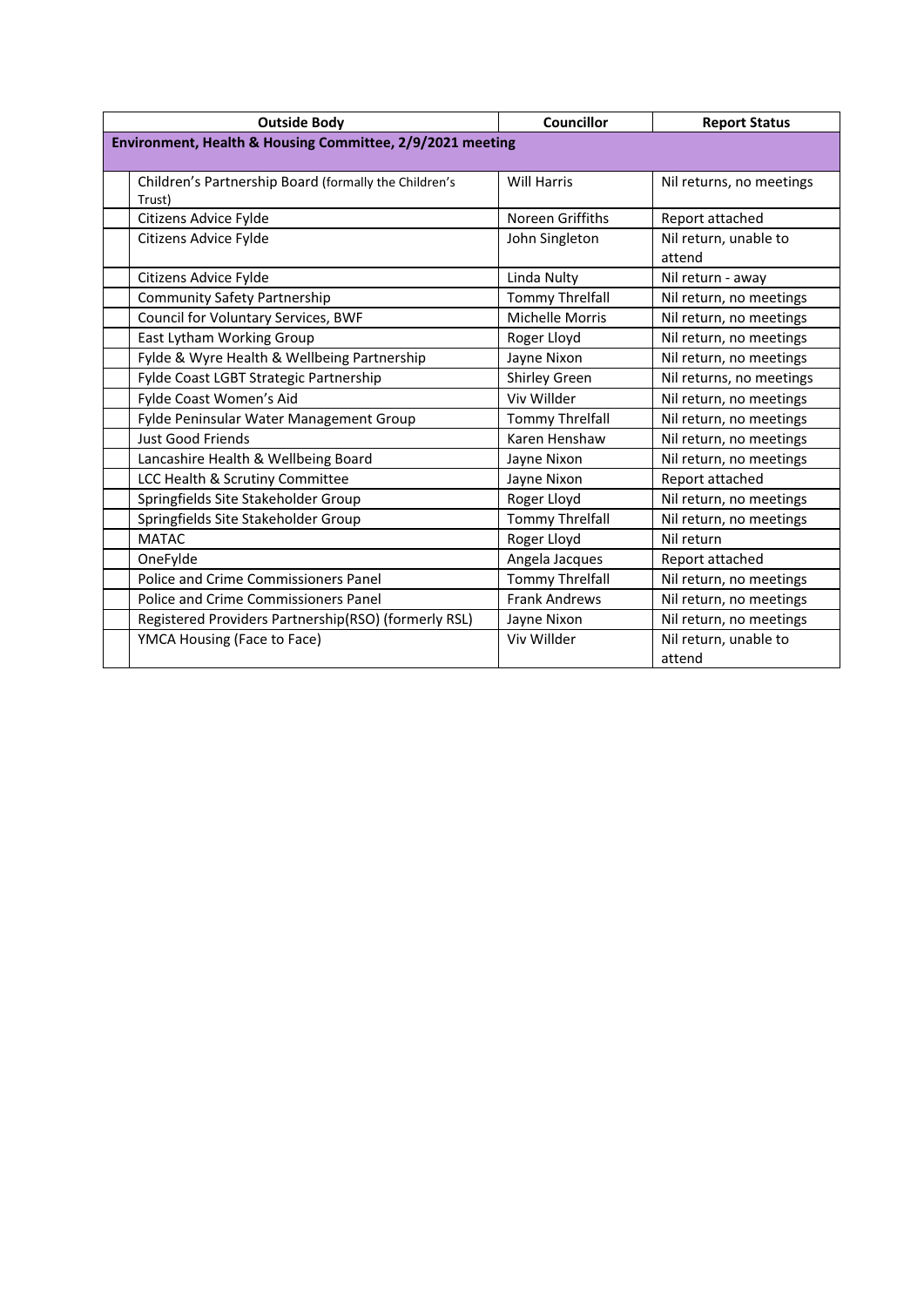Noreen Griffiths Committee member

**Email**

## [cllr.ngriffiths@fylde.gov.uk](mailto:cllr.ngriffiths@fylde.gov.uk)

**Period this report covers (date)**

March 2021 - July 2021

**Name of Outside Body**

Fylde Citizens Advice

**How often does the organisation meet?**

3 monthly

**How often have you attended?**

Once Apology for April due to work committment

**What are the key issues arising for Fylde Borough Council**

Financial support and structural issues, i.e. leaking roof

**Examples of issues could be those that may affect decisions regarding budget setting, challenges for residents, policy changes that affect partnership working etc**

Fylde Council have assessed the leaking roof. Financial position at the moment is positive.

**Who did you inform of these issues within Fylde Borough Council?**

Fylde Cab do this.

**In the light of these meetings, is it worthwhile for the Council to continue to have a representative/representatives on this body?**

Yes. Fylde Cab play a vital role for Fylde residents with covering many issues, i.e. debt management, Help To Claim advice, Fylde energy, Rosemary project - domestic abuse. At Home service will be available as soon as face to face safe again.

**Any further comments?**

The foodbank is assisting 18 asylum seekers who will be asked to take part in No Recourse to Public Fund survey.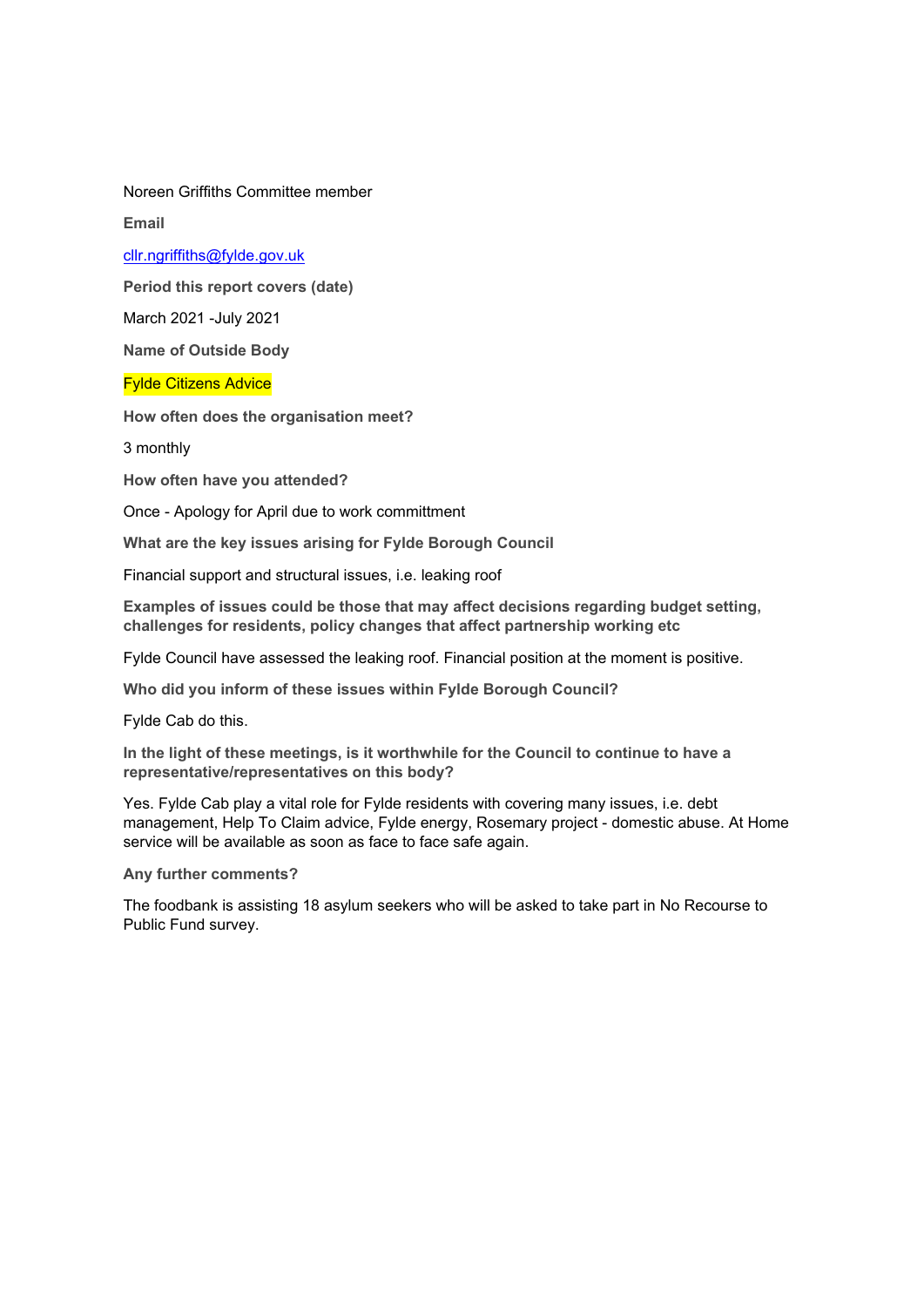Cllr Angela Jacques. Trustee

**Email**

[Cllr.ajacques@fylde.gov.uk](mailto:Cllr.ajacques@fylde.gov.uk)

**Period this report covers (date)**

25 th February to August12 th. 2021

**Name of Outside Body**

**Onefylde** 

**How often does the organisation meet?**

Usually every 2 months for general board meetings plus sub groups and others as required

**How often have you attended?**

6 out of 6 alll by zoom plus 1 strategy planning day in person

**What are the key issues arising for Fylde Borough Council**

None for FBC but does relate to LCC as some service users are funded by them.

**Examples of issues could be those that may affect decisions regarding budget setting, challenges for residents, policy changes that affect partnership working etc**

None

**Who did you inform of these issues within Fylde Borough Council?**

N/A

**In the light of these meetings, is it worthwhile for the Council to continue to have a representative/representatives on this body?**

Yes

**Any further comments?**

No